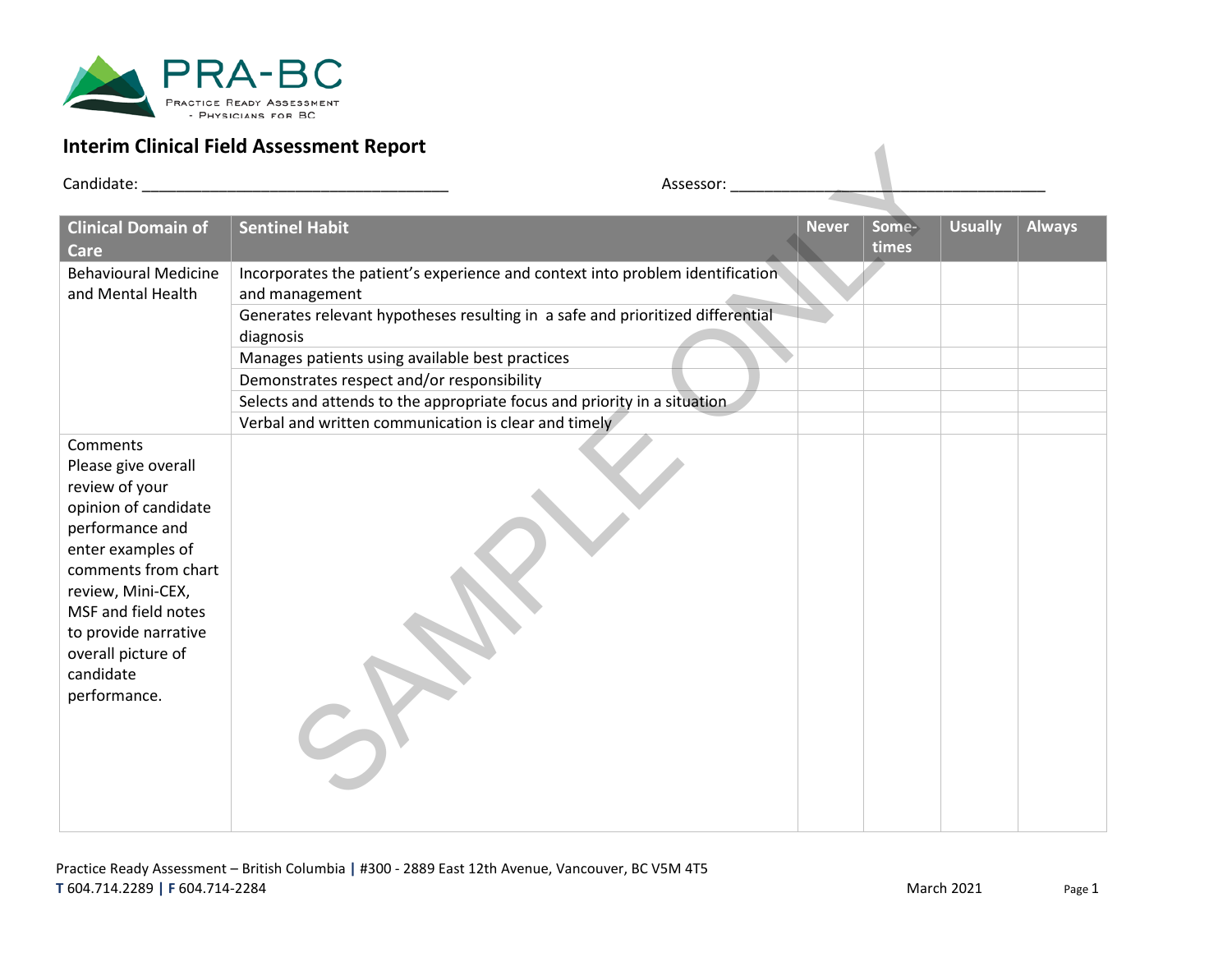

|                                                                                                                                                                                                                                                                 | interim Clinical Field Assessment Report                                                                                                                                                                                                          |              |                |                |               |
|-----------------------------------------------------------------------------------------------------------------------------------------------------------------------------------------------------------------------------------------------------------------|---------------------------------------------------------------------------------------------------------------------------------------------------------------------------------------------------------------------------------------------------|--------------|----------------|----------------|---------------|
| Candidate:                                                                                                                                                                                                                                                      | Assessor:                                                                                                                                                                                                                                         |              |                |                |               |
| <b>Clinical Domain of</b><br><b>Care</b>                                                                                                                                                                                                                        | <b>Sentinel Habit</b>                                                                                                                                                                                                                             | <b>Never</b> | Some-<br>times | <b>Usually</b> | <b>Always</b> |
| Care of Adults                                                                                                                                                                                                                                                  | Incorporates the patient's experience and context into problem identification<br>and management<br>Generates relevant hypotheses resulting in a safe and prioritized differential<br>diagnosis<br>Manages patients using available best practices |              |                |                |               |
|                                                                                                                                                                                                                                                                 | Demonstrates respect and/or responsibility<br>Selects and attends to the appropriate focus and priority in a situation.<br>Verbal and written communication is clear and timely                                                                   |              |                |                |               |
| Comments<br>Please give overall<br>review of your<br>opinion of candidate<br>performance and<br>enter examples of<br>comments from chart<br>review, Mini-CEX,<br>MSF and field notes<br>to provide narrative<br>overall picture of<br>candidate<br>performance. |                                                                                                                                                                                                                                                   |              |                |                |               |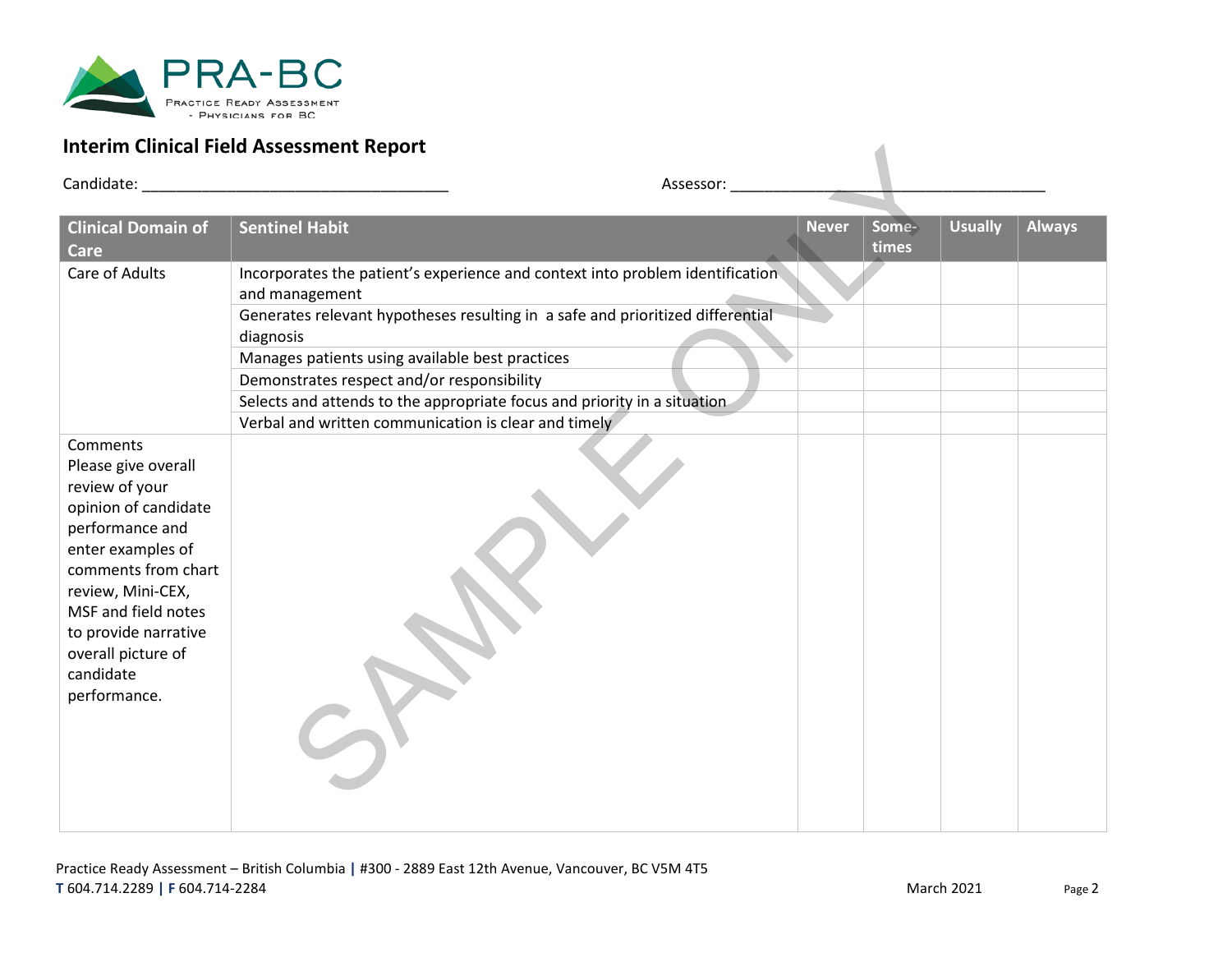

|                                                                                                                                                                                                                                                                 | interim Clinical Field Assessment Report                                                                                                                                                                                                                                                                                                                                     |              |                |                |               |
|-----------------------------------------------------------------------------------------------------------------------------------------------------------------------------------------------------------------------------------------------------------------|------------------------------------------------------------------------------------------------------------------------------------------------------------------------------------------------------------------------------------------------------------------------------------------------------------------------------------------------------------------------------|--------------|----------------|----------------|---------------|
| Candidate:                                                                                                                                                                                                                                                      | Assessor:                                                                                                                                                                                                                                                                                                                                                                    |              |                |                |               |
| <b>Clinical Domain of</b><br><b>Care</b>                                                                                                                                                                                                                        | <b>Sentinel Habit</b>                                                                                                                                                                                                                                                                                                                                                        | <b>Never</b> | Some-<br>times | <b>Usually</b> | <b>Always</b> |
| Care of Children and<br>Adolescents                                                                                                                                                                                                                             | Incorporates the patient's experience and context into problem identification<br>and management<br>Generates relevant hypotheses resulting in a safe and prioritized differential<br>diagnosis<br>Manages patients using available best practices<br>Demonstrates respect and/or responsibility<br>Selects and attends to the appropriate focus and priority in a situation. |              |                |                |               |
| Comments<br>Please give overall<br>review of your<br>opinion of candidate<br>performance and<br>enter examples of<br>comments from chart<br>review, Mini-CEX,<br>MSF and field notes<br>to provide narrative<br>overall picture of<br>candidate<br>performance. | Verbal and written communication is clear and timely                                                                                                                                                                                                                                                                                                                         |              |                |                |               |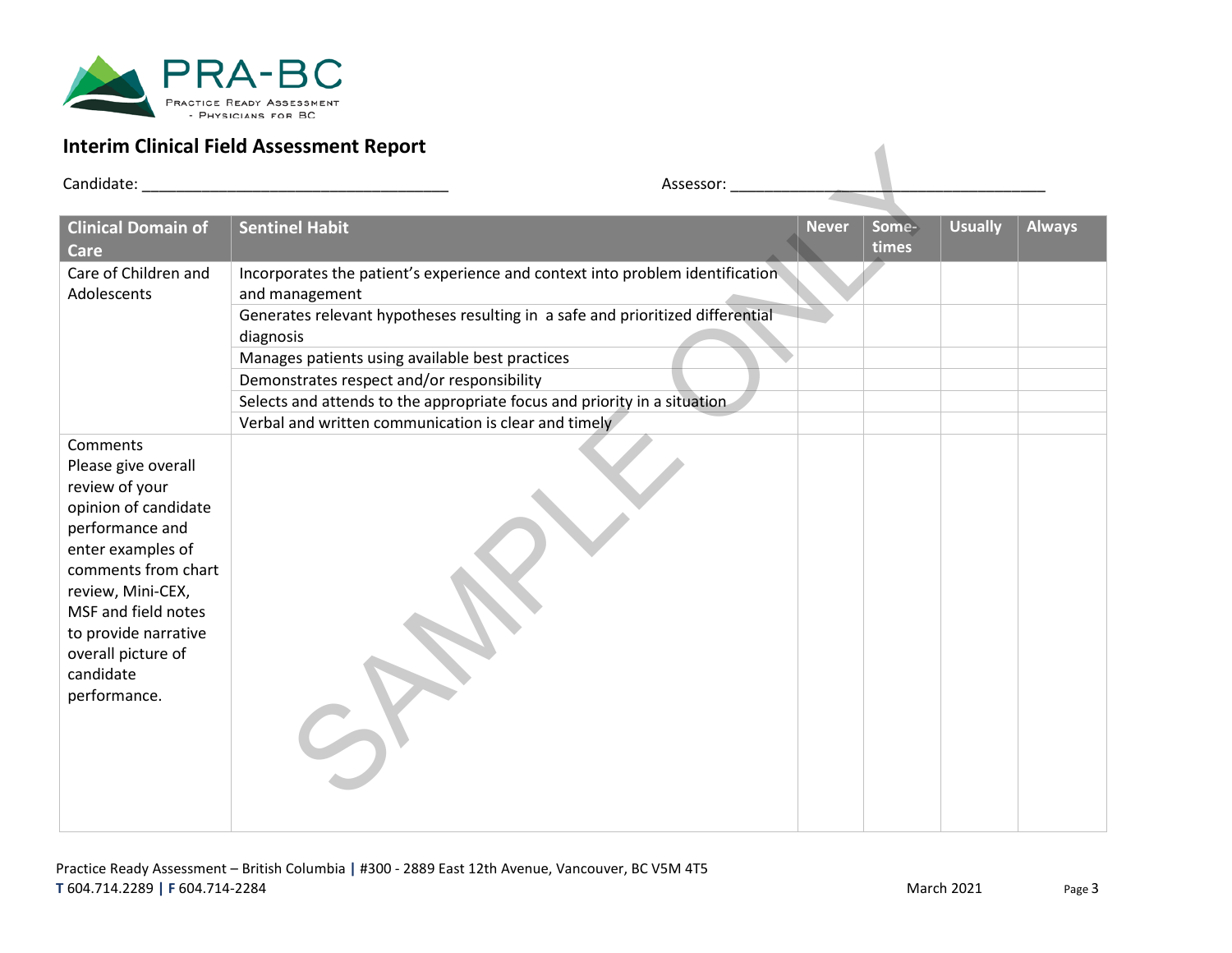

| Candidate:                                                                                                                                                                                                                                                      | Assessor:                                                                                                                                                                                                                                          |              |                |                |               |
|-----------------------------------------------------------------------------------------------------------------------------------------------------------------------------------------------------------------------------------------------------------------|----------------------------------------------------------------------------------------------------------------------------------------------------------------------------------------------------------------------------------------------------|--------------|----------------|----------------|---------------|
| <b>Clinical Domain of</b><br><b>Care</b>                                                                                                                                                                                                                        | <b>Sentinel Habit</b>                                                                                                                                                                                                                              | <b>Never</b> | Some-<br>times | <b>Usually</b> | <b>Always</b> |
| Maternity,<br>Gynecology and<br>Newborn Care                                                                                                                                                                                                                    | Incorporates the patient's experience and context into problem identification.<br>and management<br>Generates relevant hypotheses resulting in a safe and prioritized differential<br>diagnosis<br>Manages patients using available best practices |              |                |                |               |
|                                                                                                                                                                                                                                                                 | Demonstrates respect and/or responsibility<br>Selects and attends to the appropriate focus and priority in a situation.<br>Verbal and written communication is clear and timely                                                                    |              |                |                |               |
| Comments<br>Please give overall<br>review of your<br>opinion of candidate<br>performance and<br>enter examples of<br>comments from chart<br>review, Mini-CEX,<br>MSF and field notes<br>to provide narrative<br>overall picture of<br>candidate<br>performance. |                                                                                                                                                                                                                                                    |              |                |                |               |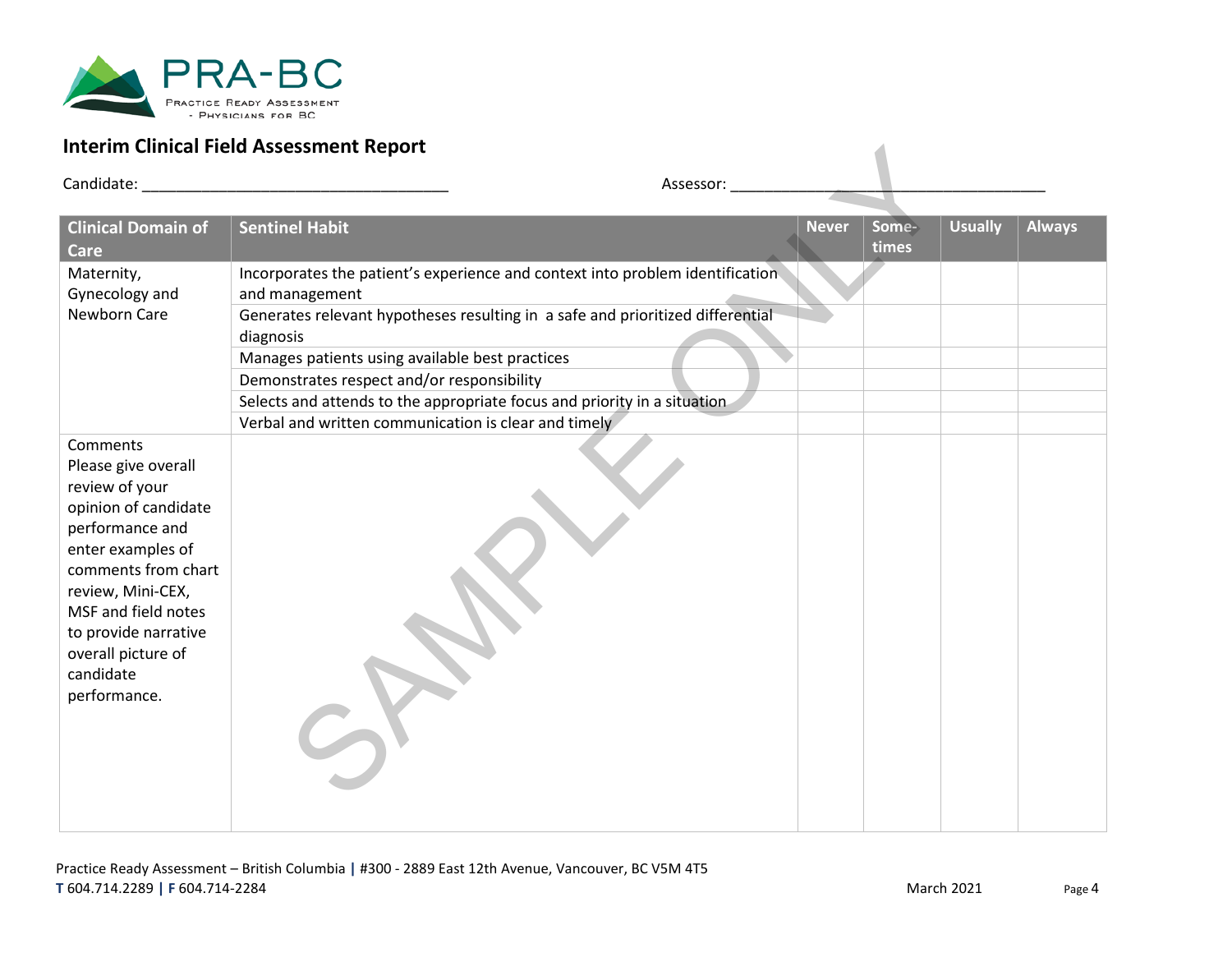

|                                                                                                                                                                                                                                                                 | interim Clinical Field Assessment Report                                                                                                                                                                                                                                                                                                                                     |              |                |                |               |
|-----------------------------------------------------------------------------------------------------------------------------------------------------------------------------------------------------------------------------------------------------------------|------------------------------------------------------------------------------------------------------------------------------------------------------------------------------------------------------------------------------------------------------------------------------------------------------------------------------------------------------------------------------|--------------|----------------|----------------|---------------|
| Candidate:                                                                                                                                                                                                                                                      | Assessor:                                                                                                                                                                                                                                                                                                                                                                    |              |                |                |               |
| <b>Clinical Domain of</b><br><b>Care</b>                                                                                                                                                                                                                        | <b>Sentinel Habit</b>                                                                                                                                                                                                                                                                                                                                                        | <b>Never</b> | Some-<br>times | <b>Usually</b> | <b>Always</b> |
| Care of the Elderly                                                                                                                                                                                                                                             | Incorporates the patient's experience and context into problem identification<br>and management<br>Generates relevant hypotheses resulting in a safe and prioritized differential<br>diagnosis<br>Manages patients using available best practices<br>Demonstrates respect and/or responsibility<br>Selects and attends to the appropriate focus and priority in a situation. |              |                |                |               |
| Comments<br>Please give overall<br>review of your<br>opinion of candidate<br>performance and<br>enter examples of<br>comments from chart<br>review, Mini-CEX,<br>MSF and field notes<br>to provide narrative<br>overall picture of<br>candidate<br>performance. | Verbal and written communication is clear and timely                                                                                                                                                                                                                                                                                                                         |              |                |                |               |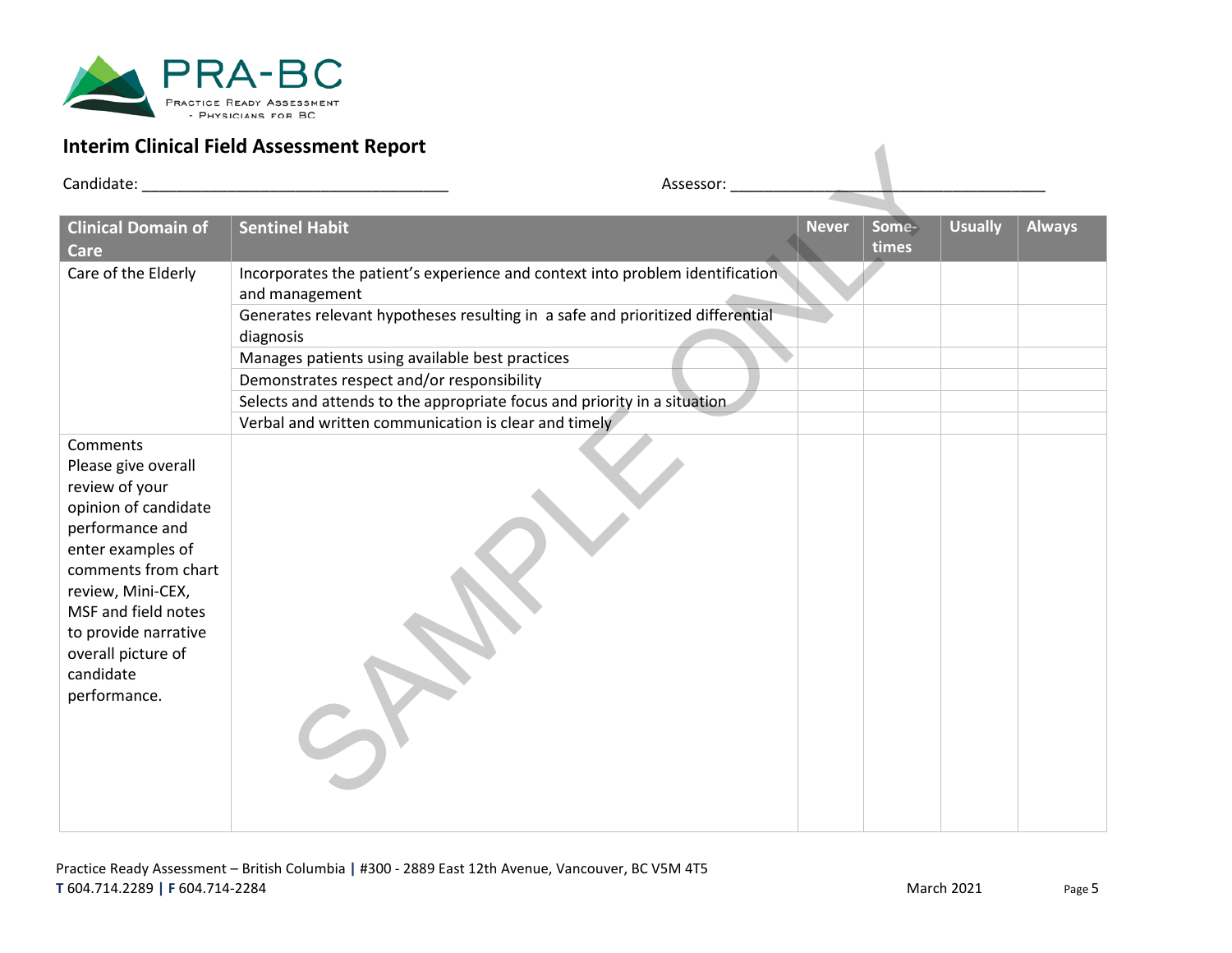

|                                                                                                                                                                                                                                                                 | interim Clinical Field Assessment Report                                                                                                                                                                                                                                                        |              |                |                |               |
|-----------------------------------------------------------------------------------------------------------------------------------------------------------------------------------------------------------------------------------------------------------------|-------------------------------------------------------------------------------------------------------------------------------------------------------------------------------------------------------------------------------------------------------------------------------------------------|--------------|----------------|----------------|---------------|
|                                                                                                                                                                                                                                                                 | Candidate: New York State State State State State State State State State State State State State St<br>Assessor:                                                                                                                                                                               |              |                |                |               |
| <b>Clinical Domain of</b><br><b>Care</b>                                                                                                                                                                                                                        | <b>Sentinel Habit</b>                                                                                                                                                                                                                                                                           | <b>Never</b> | Some-<br>times | <b>Usually</b> | <b>Always</b> |
| Care of vulnerable<br>and underserviced<br>populations                                                                                                                                                                                                          | Incorporates the patient's experience and context into problem identification<br>and management<br>Generates relevant hypotheses resulting in a safe and prioritized differential<br>diagnosis<br>Manages patients using available best practices<br>Demonstrates respect and/or responsibility |              |                |                |               |
|                                                                                                                                                                                                                                                                 | Selects and attends to the appropriate focus and priority in a situation.<br>Verbal and written communication is clear and timely                                                                                                                                                               |              |                |                |               |
| Comments<br>Please give overall<br>review of your<br>opinion of candidate<br>performance and<br>enter examples of<br>comments from chart<br>review, Mini-CEX,<br>MSF and field notes<br>to provide narrative<br>overall picture of<br>candidate<br>performance. |                                                                                                                                                                                                                                                                                                 |              |                |                |               |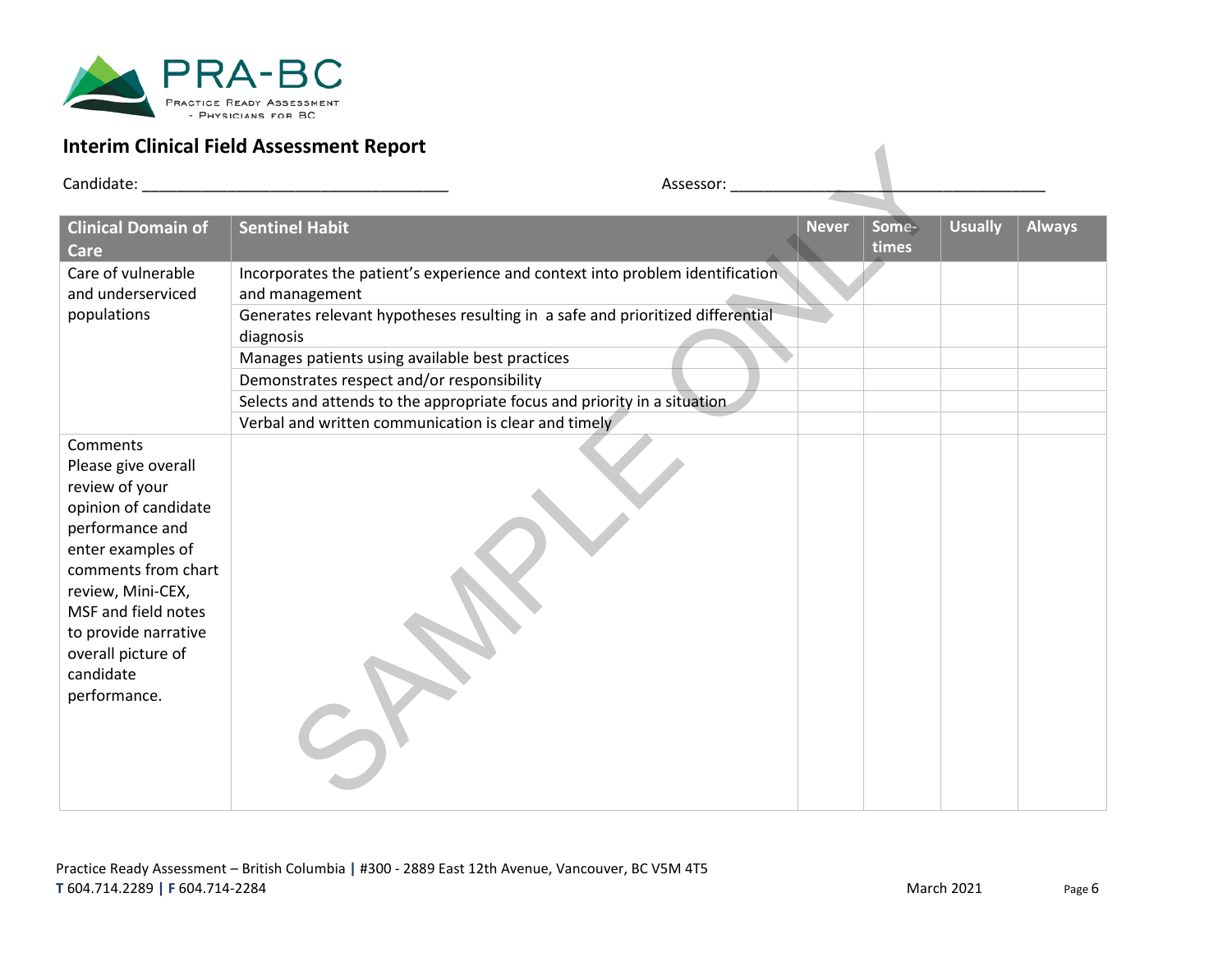

| Candidate:<br>Assessor:<br><b>Sentinel Habit</b><br><b>Usually</b><br><b>Clinical Domain of</b><br><b>Always</b><br><b>Never</b><br>Some-<br>times<br>Care<br>Incorporates the patient's experience and context into problem identification.<br><b>Procedural Skills</b><br>Appropriate for CFA site<br>and management<br>context, includes ECG;<br>Generates relevant hypotheses resulting in a safe and prioritized differential<br>Plain XRay interpretation;<br>diagnosis<br>Management of FB in eye<br>Manages patients using available best practices<br>or skin; Recto-genital exam<br>and Pap smear; Basic<br>Demonstrates respect and/or responsibility<br>wound care and suturing)<br>Selects and attends to the appropriate focus and priority in a situation<br>Verbal and written communication is clear and timely<br>Uses generic key features when performing a procedure<br>Comments<br>Please give overall<br>review of your<br>opinion of candidate<br>performance and<br>enter examples of<br>comments from chart<br>review, Mini-CEX,<br>MSF and field notes | interim Clinical Field Assessment Report |  |  |
|-----------------------------------------------------------------------------------------------------------------------------------------------------------------------------------------------------------------------------------------------------------------------------------------------------------------------------------------------------------------------------------------------------------------------------------------------------------------------------------------------------------------------------------------------------------------------------------------------------------------------------------------------------------------------------------------------------------------------------------------------------------------------------------------------------------------------------------------------------------------------------------------------------------------------------------------------------------------------------------------------------------------------------------------------------------------------------------|------------------------------------------|--|--|
|                                                                                                                                                                                                                                                                                                                                                                                                                                                                                                                                                                                                                                                                                                                                                                                                                                                                                                                                                                                                                                                                                   |                                          |  |  |
|                                                                                                                                                                                                                                                                                                                                                                                                                                                                                                                                                                                                                                                                                                                                                                                                                                                                                                                                                                                                                                                                                   |                                          |  |  |
| to provide narrative<br>overall picture of<br>candidate<br>performance.                                                                                                                                                                                                                                                                                                                                                                                                                                                                                                                                                                                                                                                                                                                                                                                                                                                                                                                                                                                                           |                                          |  |  |
|                                                                                                                                                                                                                                                                                                                                                                                                                                                                                                                                                                                                                                                                                                                                                                                                                                                                                                                                                                                                                                                                                   |                                          |  |  |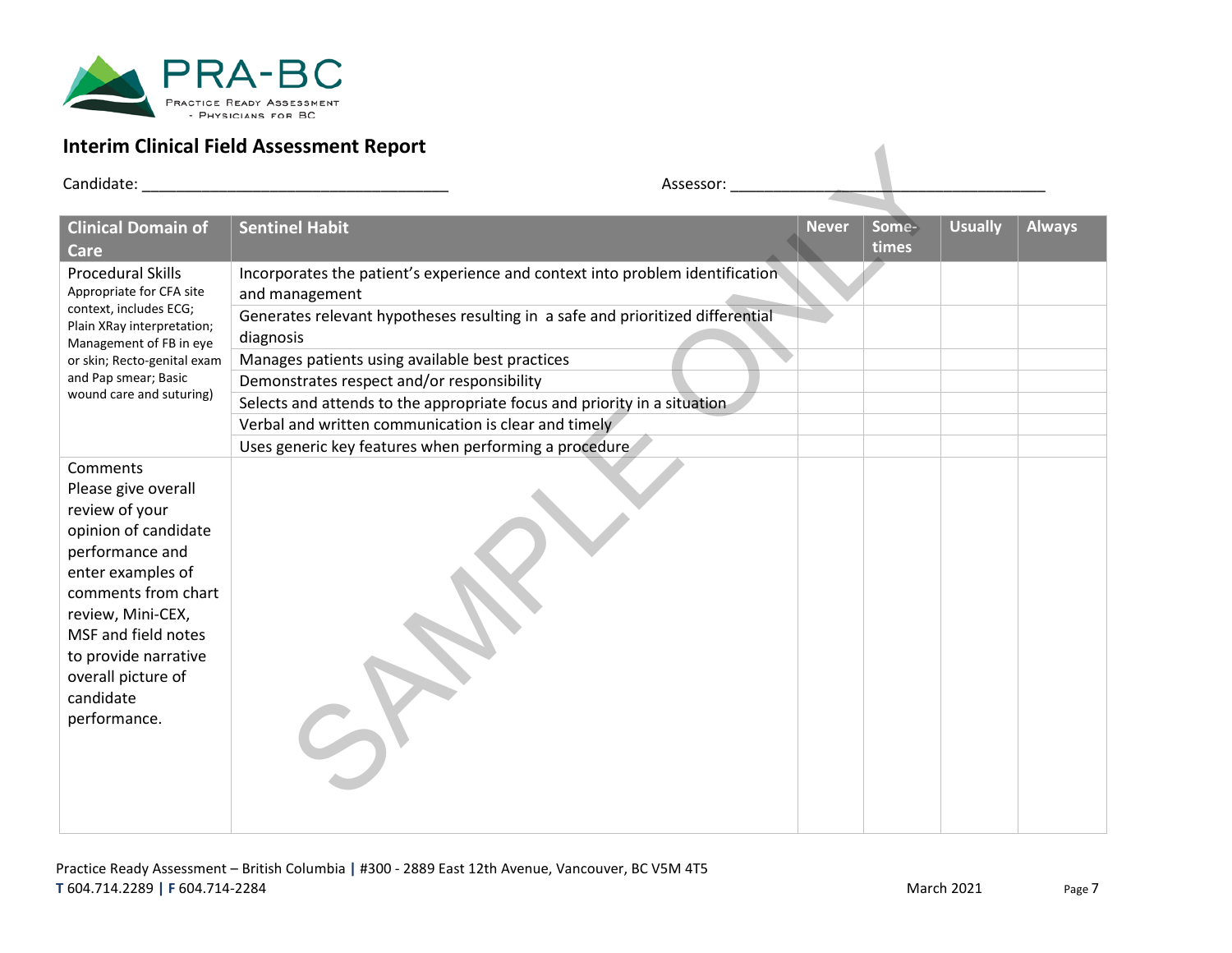

|                                                                                                                                                                                                                                                                        | Interim Clinical Field Assessment Report                                                                         |              |                |                |               |
|------------------------------------------------------------------------------------------------------------------------------------------------------------------------------------------------------------------------------------------------------------------------|------------------------------------------------------------------------------------------------------------------|--------------|----------------|----------------|---------------|
|                                                                                                                                                                                                                                                                        |                                                                                                                  | Assessor:    |                |                |               |
| <b>Clinical Domain of</b><br><b>Care</b>                                                                                                                                                                                                                               | Sentinel Habit                                                                                                   | <b>Never</b> | Some-<br>times | <b>Usually</b> | <b>Always</b> |
| General Observation,<br>self-assessment<br>ability and insight                                                                                                                                                                                                         | Aware of own limitations; Seeks out feedback regularly; engages in<br>appropriate continuing education and study |              |                |                |               |
| <b>Comments Please</b><br>give overall review of<br>your opinion of<br>candidate<br>performance and<br>enter examples of<br>comments from chart<br>review, Mini-CEX,<br>MSF and field notes<br>to provide narrative<br>overall picture of<br>candidate<br>performance. |                                                                                                                  |              |                |                |               |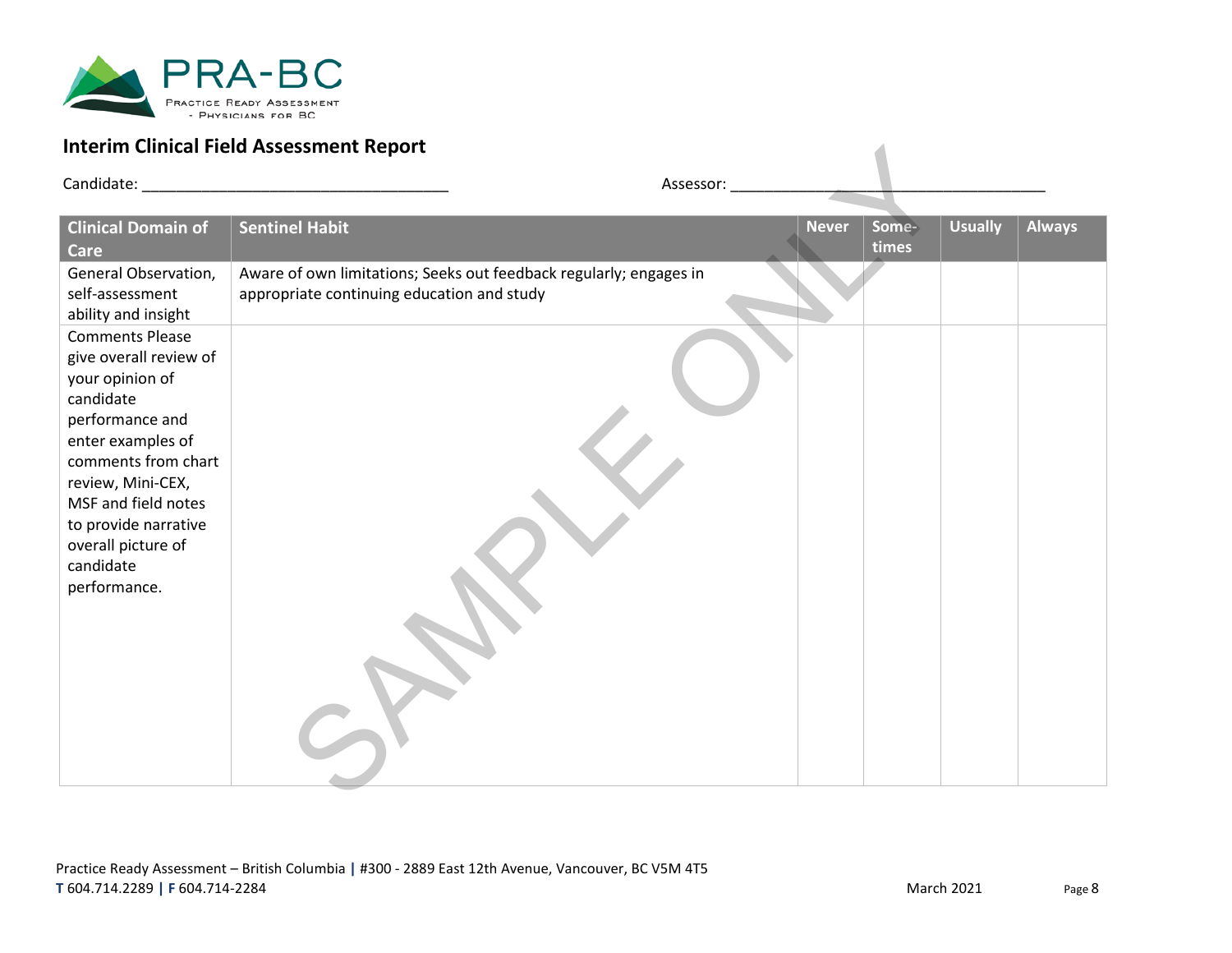

| <u>Interim Clinical Field Assessment Report</u>                                                                                                                                                                                                                                                                                                                                                                                                   |               |              |  |  |
|---------------------------------------------------------------------------------------------------------------------------------------------------------------------------------------------------------------------------------------------------------------------------------------------------------------------------------------------------------------------------------------------------------------------------------------------------|---------------|--------------|--|--|
| Candidate: The Candidate Candidate Candidate Candidate Candidate Candidate Candidate Candidate Candidate Candidate Candidate Candidate Candidate Candidate Candidate Candidate Candidate Candidate Candidate Candidate Candida<br>Assessor:                                                                                                                                                                                                       |               |              |  |  |
|                                                                                                                                                                                                                                                                                                                                                                                                                                                   |               |              |  |  |
| This Interim Report includes documentation of the Candidate's competence to deliver patient care in person and<br>via telemedicine:                                                                                                                                                                                                                                                                                                               | $\square$ Yes | $\square$ No |  |  |
| Do you have any concerns about the candidate's competence to deliver safe and effective telemedicine care in<br>$\square$ Yes<br>$\square$ No<br>accordance with the College of Physicians and Surgeons of British Columbia Practice Standard, Telemedicine<br>(revised April 1, 2020)?<br>If yes, please document below.                                                                                                                         |               |              |  |  |
| Have frequent, consistent, and significant Candidate communication problems that may impact patient safety<br>been identified, including communication with colleagues, administrative staff and patients (either in-person or via<br>telemedicine)?<br>If yes, please complete an Assessment of Spoken and Written Language Skills assessment form and submit it with<br>this Interim Report. If no, no further action is required at this time. | $\square$ Yes | $\square$ No |  |  |
|                                                                                                                                                                                                                                                                                                                                                                                                                                                   |               |              |  |  |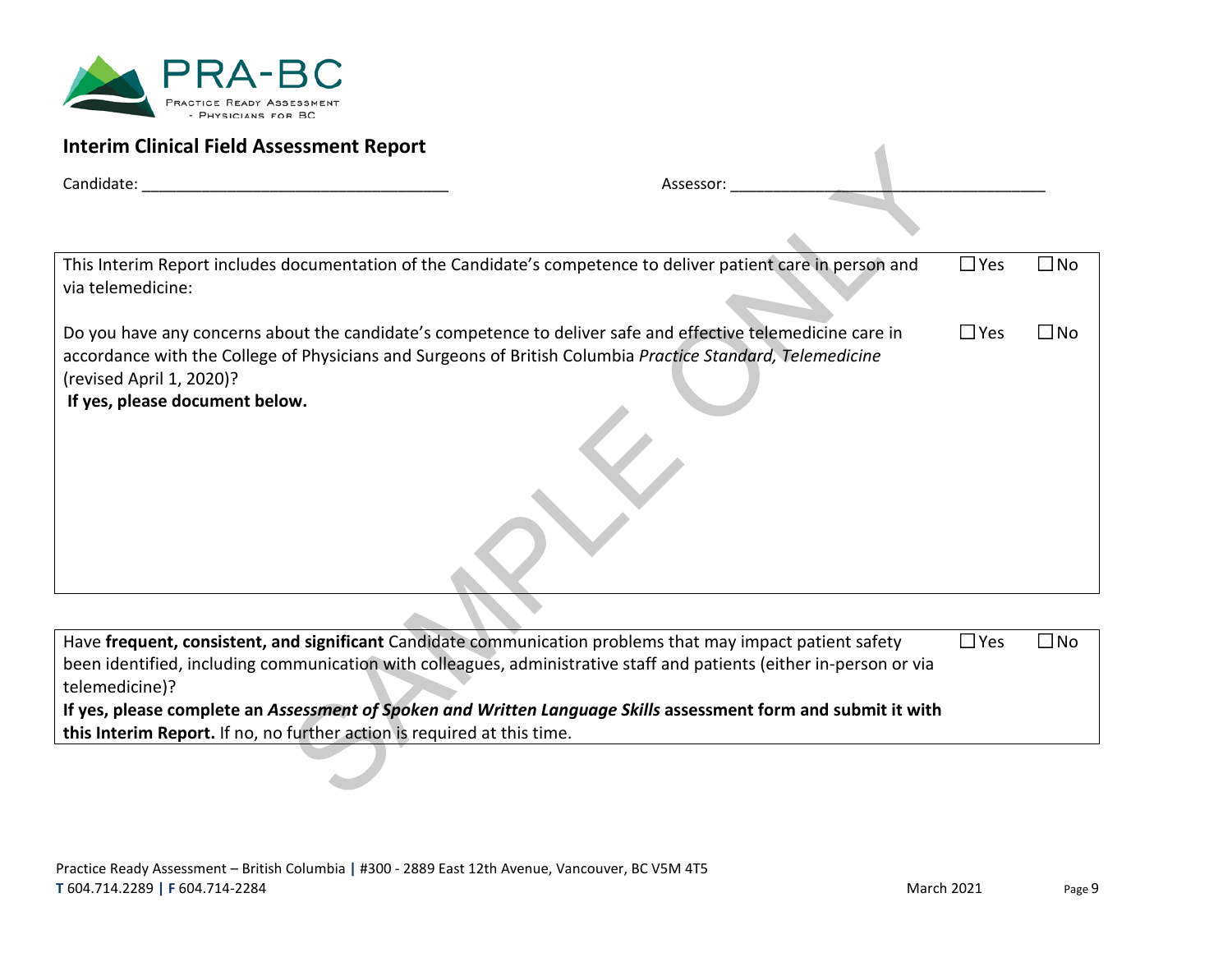

| interim Clinical Field Assessment Report                                                                                                                                                          |           |               |              |
|---------------------------------------------------------------------------------------------------------------------------------------------------------------------------------------------------|-----------|---------------|--------------|
|                                                                                                                                                                                                   | Assessor: |               |              |
| Has the candidate demonstrated immoral or unethical behaviour?<br>If yes, please document below.                                                                                                  |           | $\square$ Yes | $\square$ No |
|                                                                                                                                                                                                   |           |               |              |
| How many ER shifts has the candidate completed to date?<br>Do you have any preliminary concerns about the candidate's ability to provide care in an ER setting?<br>If yes, please document below. |           | $\square$ Yes | $\square$ No |
|                                                                                                                                                                                                   |           |               |              |